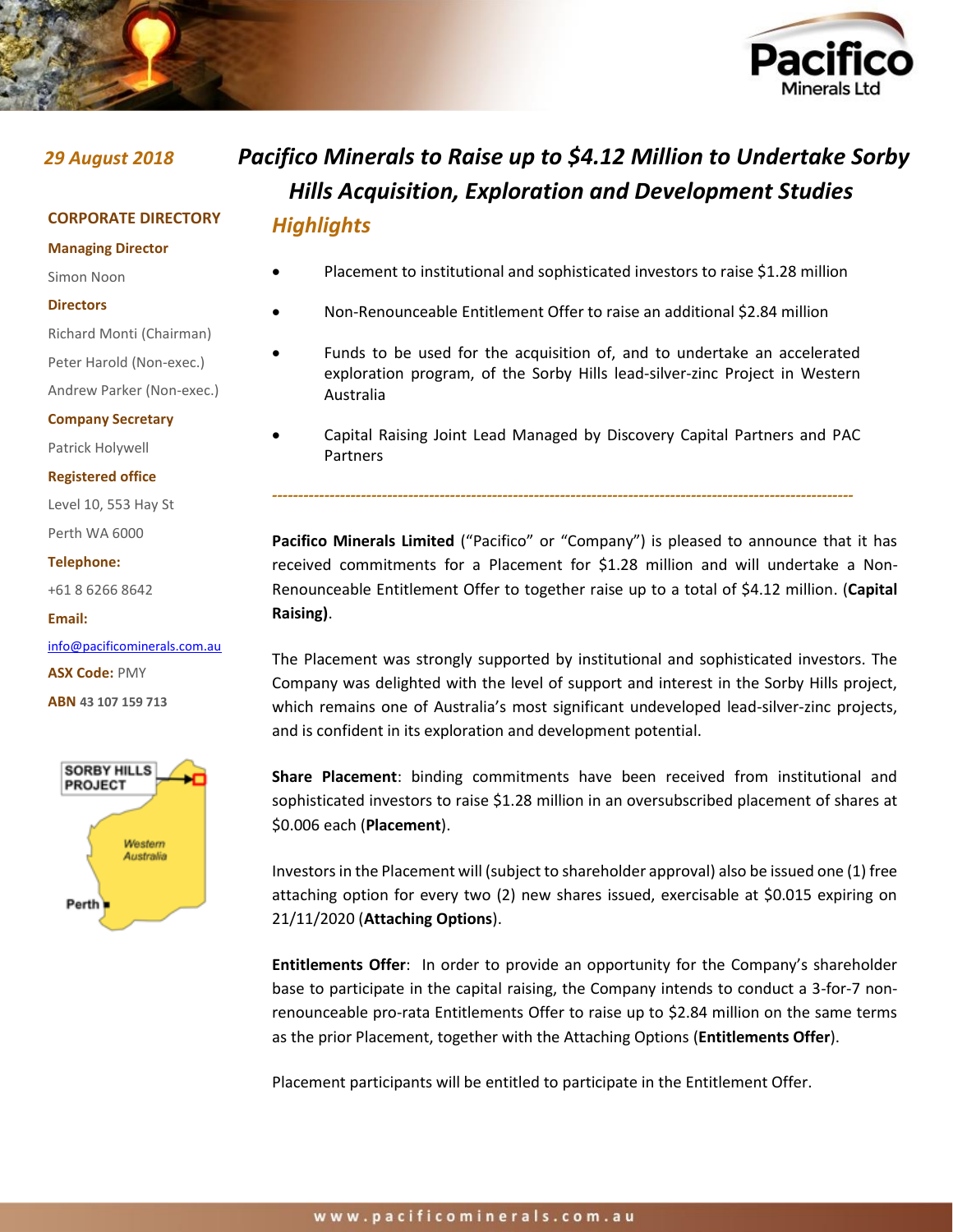

The bulk of funds raised by the placement and entitlements offer will go towards project acquisition, an exploration program designed to add to the existing resource base and development studies of the Sorby Hills lead-silver-zinc Project in Western Australia.

On 24 August 2018, the Company announced that it had upgraded the mineral resource estimate for the Sorby Hills project to comply with JORC 2012, with a global indicated and inferred resource of 16.5Mt grading 4.7% lead, 0.7% zinc and 53 g/t silver (*2.5% Pb or Zn cut off)*, as per Table 1.

| <b>Resource Category</b> | Tonnes (kT) |     |     |    | Pb % Zn % Ag g/t Pb+Zn % |
|--------------------------|-------------|-----|-----|----|--------------------------|
| <b>Indicated</b>         | 4.860       | 5.0 | 0.4 | 62 | 5.4                      |
| <i>Inferred</i>          | 11,640      | 4.6 | 0.8 | 49 | 5.4                      |
| <b>Combined Total</b>    | 16,500      | 4.7 | 0.7 | 53 | 5.4                      |

The Company intends to re-evaluate the economics of the Sorby Hills project, including undertaking a review of the modifying factors and assumptions made by KBL (see ASX:KBL announcement dated 29 November 2013), with the aim of working towards a new reserve estimate.

# **Capital Raising Details:**

# *Placement*

The Capital Raising is Joint Lead Managed by Discovery Capital Partners and PAC Partners, who have received binding commitments for the Placement of 213,333,333 shares at \$0.006 per share to raise \$1.28 million. The Placement shares will be issued under the Company's placement capacity and it is intended that 124,626,958 shares will be issued under LR7.1 and 88,706,375 shares will be issued under LR7.1A (and not subject to shareholder approval).

In addition, investors in the Placement will be entitled to receive free attaching options on 1 for 2 basis, exercisable at \$0.015 each on or before 21 November 2020. The Company will seek to quote these Options subject to meeting ASX listing requirements.

The Placement issue price represents a discount of:

- 14.3% to Last Close ending 24 August 2018 of \$0.007;
- 22.6% to the 15 day VWAP of the Company shares before the announcement of the entitlement offer.

Shares issued under the Placement will rank equally with existing ordinary shares on issue.

| Placement Shares issued under Listing Rule 7.1  | 124,626,958 |
|-------------------------------------------------|-------------|
| Placement Shares issued under Listing Rule 7.1A | 88,706,375  |

# *Entitlements Offer*

In conjunction with the Placement, Pacifico will offer eligible shareholders the opportunity to participate in an Entitlements Offer of 473,333,333 shares on the same terms as the Placement to raise up to \$2.84 million (including the Attaching Options).